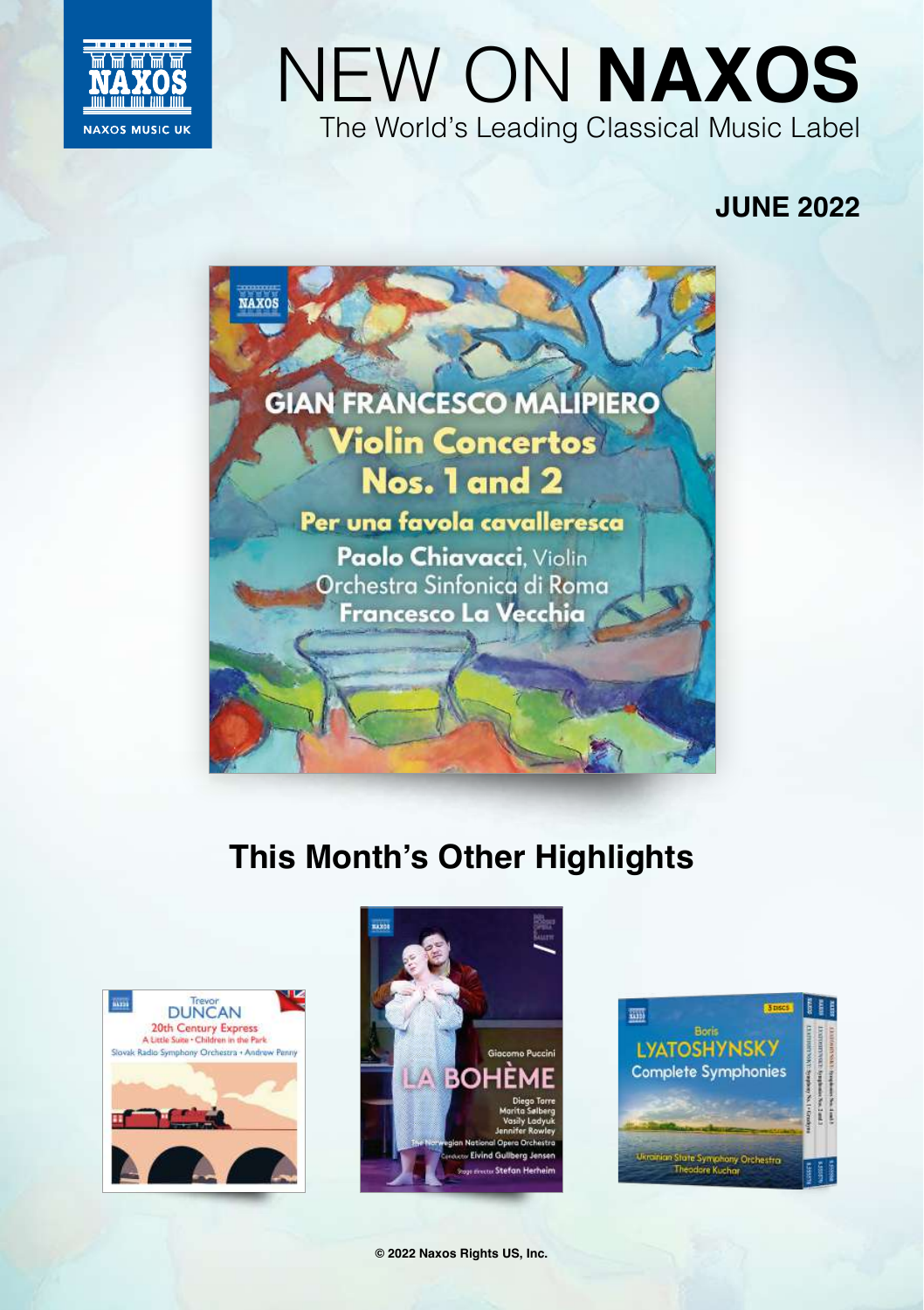

8.573075 Release Date: 10 Jun 2022



**Click to listen to** *Violin Concerto No. 2: I. Allegro*

#### **Key Features:**

- This disc will be released in the 140th anniversary year of Malipiero's birth.
- Violin soloist **[Paolo Chiavacci](https://www.naxos.com/person/Paolo_Chiavacci/175054.htm)** has recorded Ghedini's *Contrappunti* (8.573006) with the same orchestra and conductor: 'Performances and sound are excellent…Every admirer of modern music should at least sample this remarkable composer and this is an excellent place to begin' (*American Record Guide*).



- The Orchestra Sinfonica di Roma have recorded many Italian composers of the 19th and 20th centuries, including Busoni, Catalani, Ferrara, Ghedini, Malipiero, Mancinelli, Martucci, Mercadante, Petrassi, Sgambati and Wolf-Ferrari.
- They have also recorded Malipiero's *Fantasie di ogni giorno* on Naxos 8.573291: 'The Orchestra Sinfonica di Roma under Francesco La Vecchia…sound totally inside Malipiero's elusive idiom and prove especially persuasive whenever the music relaxes and becomes enveloped in a gentle haze of half-whispered reminiscences. Well worth investigating' (*International Record Review*).

#### **Companion T[itles – Gian Fra](https://naxosdirect.co.uk/items/gian-francesco-mailipiero-symphony-no.-6-527382)[ncesco Malipie](https://naxosdirect.co.uk/items/malipiero-fantasie-di-ogni-giomo-296235)r[o, Composer](https://naxosdirect.co.uk/items/malipiero-impressioni-dal-vero-1-3-pause-dal-silenzio-1-2-170532)**

| <b>NEW</b><br>Callo Concerto<br><b>BOD RIMMOD DIEDNI</b><br><b>COlverence</b><br><b>Obster Showard Calls</b> | <b>P4 275</b> | <b>JPIERO</b><br>Derrien Jorro | <b><i><u><i><u><b>TECHNOR</b></u></i></u></i></b> | <b>TIME</b><br><b>CAR CARD TRANSPORTER</b> |
|--------------------------------------------------------------------------------------------------------------|---------------|--------------------------------|---------------------------------------------------|--------------------------------------------|
|--------------------------------------------------------------------------------------------------------------|---------------|--------------------------------|---------------------------------------------------|--------------------------------------------|

8.574393 8.574173 8.573291 8.572409

**Francesco La Vecchia**

#### **Gian Francesco MALIPIERO (1882–1973) Violin Concertos Nos. 1 and 2** \* **Per una favola cavalleresca**

*Paolo Chiavacci, Violin \* Orchestra Sinfonica di Roma Francesco La Vecchia*

This release couples Gian Francesco Malipiero's two contrasting violin concertos with the world premiere recording of his kaleidoscopic orchestral work *Per una favola cavalleresca,* evoking legendary scenes of love, tournaments, battles, moonbeams and heroes. Malipiero's *First Violin Concerto* is one of his most beautiful and joyful works, a remarkable achievement for a composer who is said to have played the violin badly in his youth. His *Second Violin Concerto*, written 30 years later, sounds astonishingly different on a first hearing, but reveals itself to be inspired by the same lyrical impulse as the earlier concerto.

#### **About Francesco La Vecchia, Conductor**

**[Francesco La Vecchia](https://www.naxos.com/person/Francesco_La_Vecchia/80174.htm)** took up the position of artistic director and resident conductor of the **[Orchestra](https://www.naxos.com/person/Rome_Symphony_Orchestra/53637.htm)  [Sinfonica di Roma](https://www.naxos.com/person/Rome_Symphony_Orchestra/53637.htm)** in 2022. The 'Maestro' series of recordings, named after him, was first released in 1999. Since then he and the orchestra have recorded for Naxos an important and wide-ranging series of works by 19th- and 20th-century Italian composers, including many world premiere recordings. He has been the recipient of several important official awards in Italy and abroad.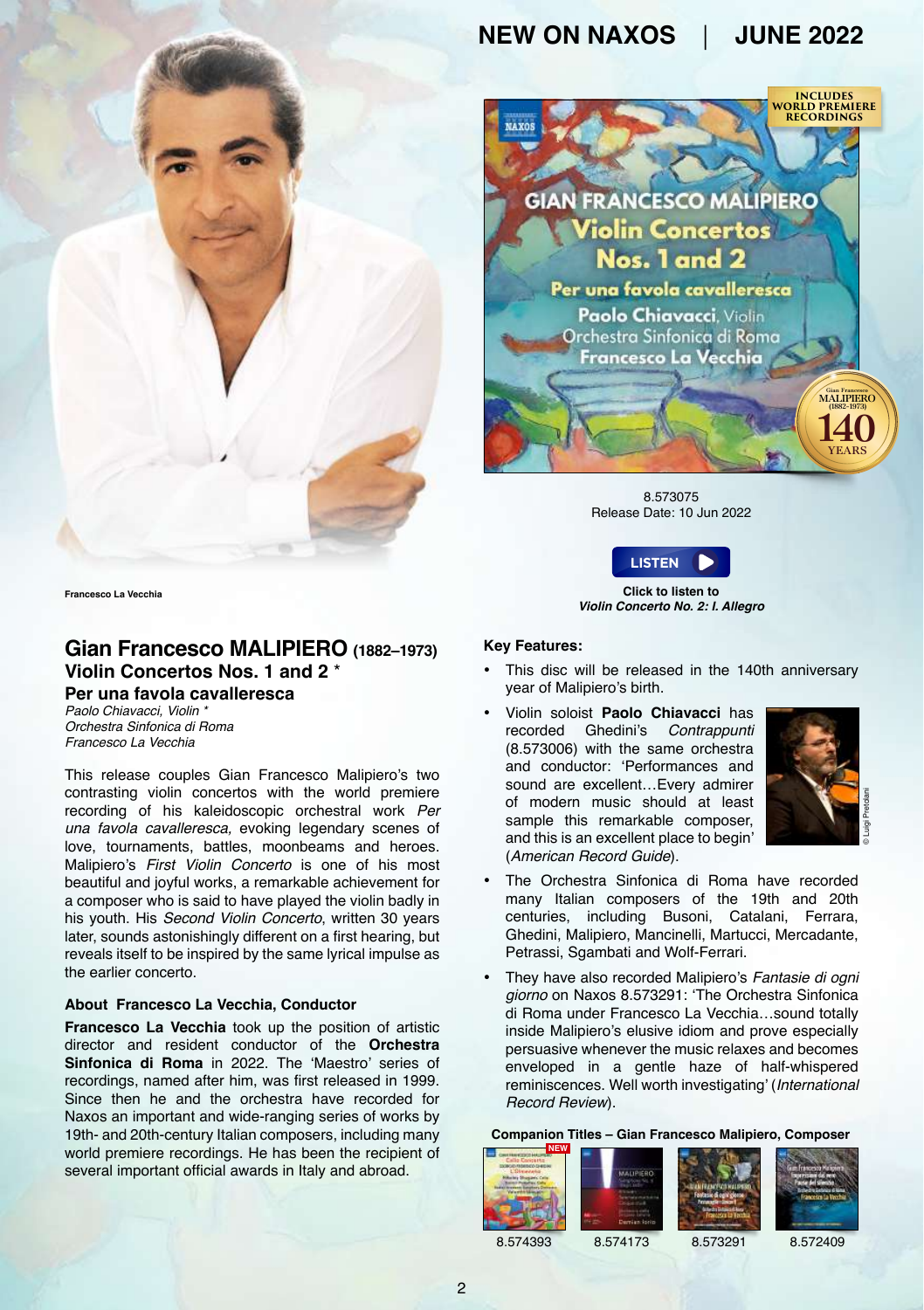

8.555192 Release Date: 24 Jun 2022





### **Trevor DUNCAN (1924–2005) British Light Music, Vol. 8 20th Century Express A Little Suite • Children in the Park**

*Slovak Radio Symphony Orchestra • Andrew Penny*

Allied to his melodic gifts, early experiences as a sound and balance engineer equipped Trevor Duncan with a profound understanding of instrumental colour. During the 1950s he composed music that became instantly recognisable in the light music tradition. *The Girl from Corsica* was heard almost daily on British radio and the theme tune for the BBC TV series Dr Finlay's Casebook remains one of his most celebrated works (it's part of *A Little Suite*, heard here in full). Duncan was an inspiration for other composers, and was capable of sensuous romance, breezy scene setting, delicate tone poems and irresistible glamour.

- 'This is yet another valuable addition to this richly rewarding series,' wrote *Gramophone* of its initial release on Marco Polo. *Fanfare* added that 'Every nuance of Duncan's creative intentions is beautifully and idiomatically realised by Penny and his Slovak musicians. Add another gem to this indispensable series.'
- Since 1992 conductor **[Andrew Penny](https://www.naxos.com/person/Andrew_Penny_31809/31809.htm)** has made over 50 recordings for the Naxos and Marco Polo labels. Much of the repertoire is British music and includes symphonies by Arnold and Havergal Brian, film music by Vaughan Williams and Walton, theatre music by Sullivan and Holbrooke, and light music by Coates and Arnold.
- His complete cycle of Arnold's nine symphonies was produced in time for the composer's 80th birthday in October 2001 and became *BBC Music Magazine*'s top recommendation. The set has now been recently reissued on Naxos 8.506041: 'Andrew Penny is a wonderful conductor, with a real feel for Arnold's music and well up to the technical demands in conducting them' (*The British Music Society*).

#### **Companion Titles – Previous releases in the British Light Music series**



3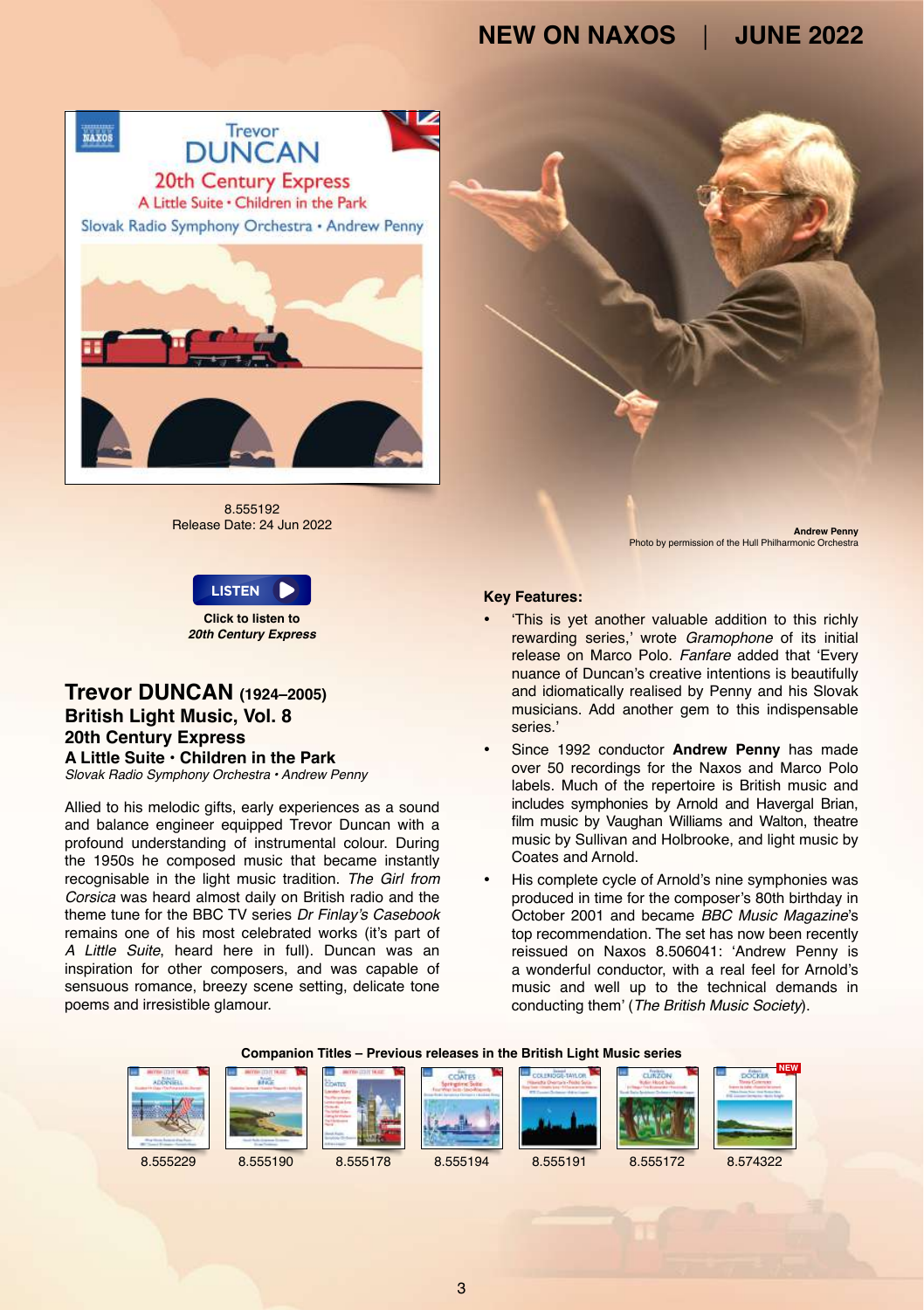



### **Giacomo PUCCINI (1858–1924) La Bohème**

**Opera in four acts Libretto by Giuseppe Giacosa and Luigi Illica after Henry Murger's** *Scènes de la vie de bohème* Marita Sølberg and Jennifer Rowley, Sopranos *Diego Torre, Tenor • Vasily Ladyuk, Baritone The Norwegian National Opera Orchestra* Eivind Gullberg Jensen, Conductor *Stefan Herheim, Stage Director*

Set in the artistic but impoverished milieu of early 19thcentury Paris, the tragic love of the poet Rodolfo and seamstress Mimì is one of the most affecting in all opera. *La Bohème*'s arias are also some of the most intensely passionate Puccini ever wrote, making it is one of the best-loved of all his works. In what *Opera News* called a 'thorough rethinking and brilliant recreation' this exceptional Oslo production, strongly cast and conducted, and staged by internationally acclaimed director Stefan Herheim, explores the work as never before to create what *The New York Times* called an 'ultimately haunting' experience.

#### **Key Feature:**

This 2012 Oslo Opera House production was described as a 'surreal, moving experience' by *The New York Times*. *The Opera Quarterly* added that director Stefan Herheim 'has reminded us what the plot of *La Bohème* is really about and forced us to reflect both upon the opera's ugly realities and upon our own blindness to it.'

**Diego Torre** as **Rodolfo** and **Marita Sølberg** as **Mimì**  © Paolo Zeccara

2.110728 Picture format: NTSC 16:9 Sound format: PCM stereo and DTS 5.1 Language: Italian Subtitles: Italian, English, German, French, Japanese, Korean Region code: 0 (Worldwide) No. of disc/s: 1 (DVD 9) Release Date: 10 Jun 2022



**Also available on Blu-ray Video:** NBD0148V Picture format: HD 16:9 Sound format: PCM stereo and DTS-MA<sub>5.1</sub> Language: Italian Subtitles: Italian, English, German, French, Japanese, Korean

Region code: A, B, C No. of disc/s: 1 (BD 50) Release Date: 10 Jun 2022

#### **Companion Titles – Giacomo Puccini, Composer**







([NBD0052-54\)](https://naxosdirect.co.uk/items/verdi-puccini-3-live-operas-375017)

2.110266 [\(8.660253-54\)](https://naxosdirect.co.uk/items/puccini-la-rondine-170022) 2.110374-77 2.110266 8.578066-67 8.573501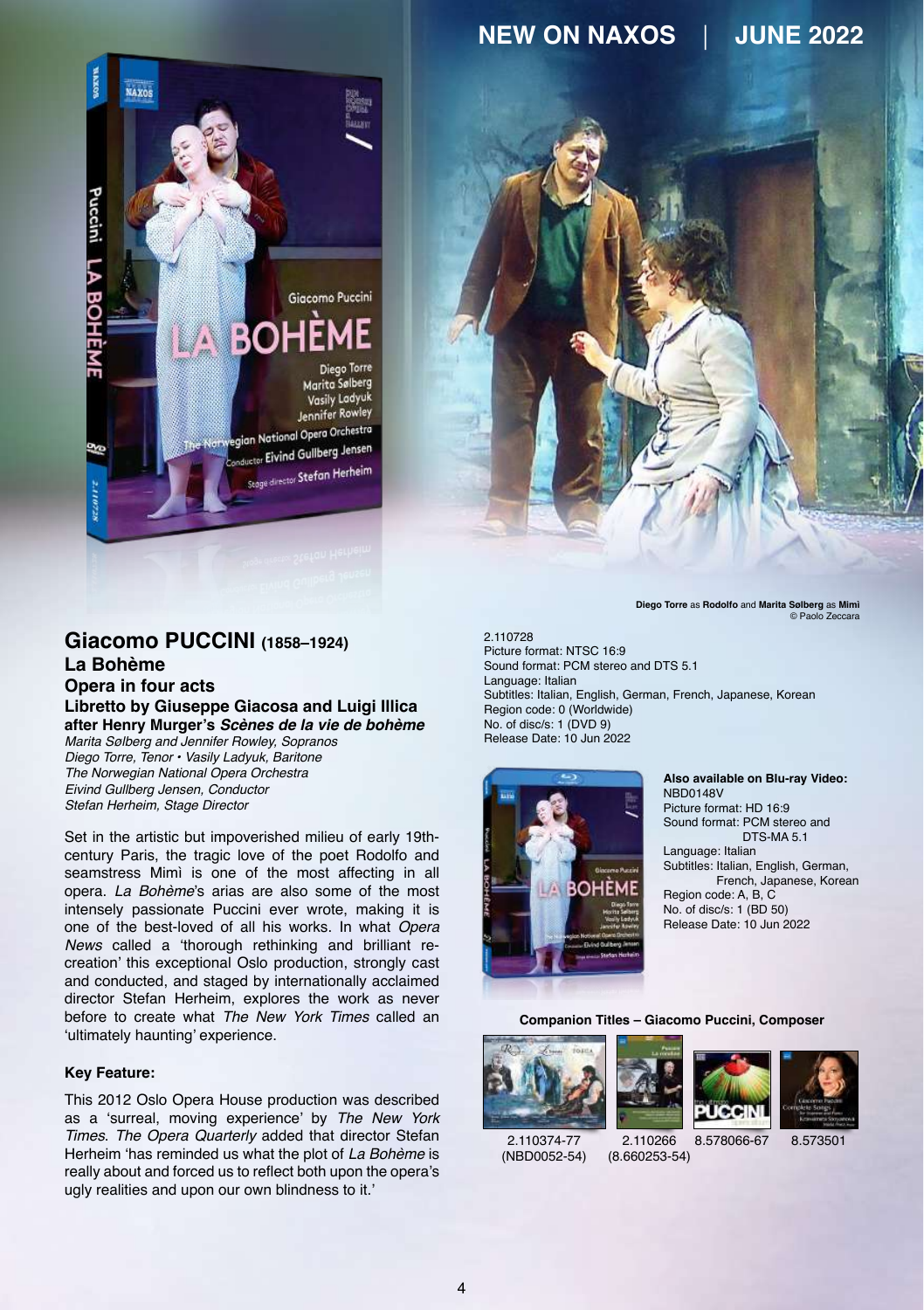

8.503303 [3 Discs] Release Date: 10 Jun 2022

### **Boris LYATOSHYNSKY (1895–1968)**

#### **Complete Symphonies**

*Ukrainian State Symphony Orchestra Theodore Kuchar*

Boris Lyatoshynsky was a leading member of the Ukrainian cultural renaissance in the 20th century and his five symphonies remain the most important cycle in his country's musical history. Although the Romantic and lyrical *First Symphony* evokes the traditions of Borodin, Glière and Tchaikovsky, Lyatoshynsky soon moved away from Russian models, drawing together Ukrainian folk songs and melodies with contemporary harmonic and formal approaches. His symphonic orchestration was inventive, his themes memorable. The *Third Symphony* is his most moving and famous, and originally bore the epigraph 'Peace will defeat war'. Also included is his emotionally charged symphonic ballad *Grazhyna*.

#### **Key Features:**

- This 3-disc box includes previously released recordings of Lyatoshynsky's five symphonies. Of Vol. 1 *BBC Music Magazine* wrote: 'Boris Lyatoshynsky is widely regarded as the leading Ukranian symphonist of the 20th century. His *First Symphony* is a passionately Romantic work strongly influenced by Glière and Scriabin.'
- *Fanfare* also commented about the series: 'Theodore Kuchar is a conductor of unimpeachable credentials, and unimpeachable music-making as well. He serves this repertoire to perfection with the exquisitely polished Ukrainian State Symphony Orchestra, an ensemble so deftly at one with its leader… I would very much like to hear more of this composer'.
- Conductor Theodore Kuchar has recorded many discs for Naxos and they have been very well received. He has recorded works by Glazunov, Kalinnikov, Mussorgsky, Prokofiev, Shchedrin, Shostakovich and Tchaikovsky, as well as American composers George Antheil, Paul Creston and Roy Harris among others.

**[WATCH VIDEO TRAILER](https://youtu.be/pBY-7hOkOUU)** N **Theodore Kuchar** © Khaled Alkotob

#### **About Theodore Kuchar, Conductor**

**[Theodore Kuchar](https://www.naxos.com/person/Theodore_Kuchar_30334/30334.htm)**, one of the most prolifically recorded conductors of the past decade, appears on over a hundred recordings. He has served as Artistic Director and Principal Conductor of the **[National Symphony](https://www.naxos.com/person/Ukrainian_State_Symphony_Orchestra/46435.htm) [Orchestra of Ukraine](https://www.naxos.com/person/Ukrainian_State_Symphony_Orchestra/46435.htm)** from 1994 to 2004. During his tenure, the orchestra made over 80 recordings for the Naxos and Marco Polo labels. The recording of Lyatoshynsky's *Symphonies Nos. 2 and 3* was awarded ABC's 'Best International Recording of the Year' in 1994. Their recording of the complete works for violin and orchestra by Walter Piston (Naxos 8.559003) was hailed by *Gramophone* as 'Record of the Year' in 1999.

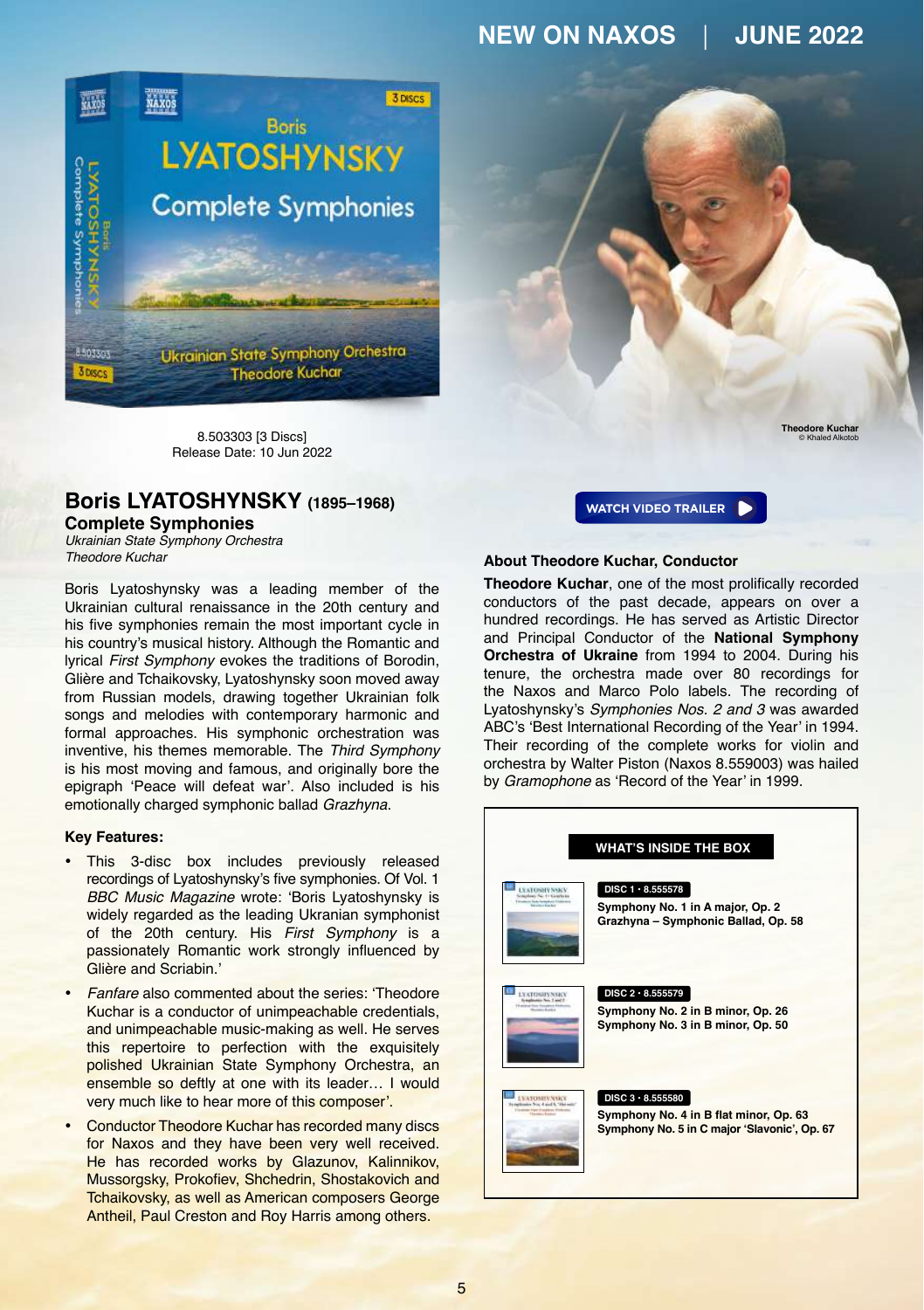



8.574301 • Release Date: 10 Jun 2022

#### **48 Strings Music for One, Two, Four and Twelve Cellos PIATTI • POPPER • FITZENHAGEN • KLENGEL** *Andreas Brantelid, Ingemar Brantelid and friends, Cellos*

The four cellist-composers in this recital share a common background: from musical families they played as soloists in outstanding orchestras, taught many students, and wrote music for the instrument that continues to challenge players of our own time with its virtuosity and intensity. In his *12 Caprices*, Alfredo Piatti fused dazzling technical demands with operatic drama, whilst David Popper's *Suite* remains an admired piece for two cellists. Wilhelm Fitzenhagen's *Concert Waltzes* for four cellos makes prolonged use of the upper register, and in contrast Julius Klengel's *Hymnus* is a sonorously beautiful elegy for twelve cellists.



**DIGITAL BONUS TRACK Julius KLENGEL (1859–1933) Hymnus for Twelve Cellos, Op. 57** *Andreas Brantelid, Ingemar Brantelid and friends, Cellos*



**ALSO AVAILABLE VISUAL ALBUM ON APPLE MUSIC Alfredo PIATTI (1822–1901) 12 Caprices, Op. 25** *Andreas Brantelid, Cello*

9.50294 \* Release Date: 27 May 2022  *and streaming*





8.660512-13 [2 Discs] Release Date: 10 Jun 2022



8.574367 • Release Date: 24 Jun 2022

#### **Jean-Marie LECLAIR (1697–1764) Violin Sonatas, Book 3 Op. 5, Nos. 9–12**

Adrian Butterfield, Violin • Sarah McMahon, Cello *Silas Wollston, Harpsichord • Clare Salaman, Hurdy-gurdy*

Jean-Marie Leclair was a master of fusing Italian and French idioms, conjoining the lyricism of the former with the dance momentum of the latter. Nowhere is this better exemplified than in his third book of violin sonatas. The sonatas in this album embody rich melodic beauty, drone and rustic elements – most vividly in the Tambourin of the C major sonata in which a hurdy-gurdy is employed – and demand *tour de force* virtuosity such as in the joyous *Ciaccona* of the G major sonata. Described by *Gramophone* as 'technically and musically a marvel' (Naxos 8.572866), Adrian Butterfield completes his acclaimed traversal of Leclair's *Violin Sonatas Books Nos. 1–3.* 8.574381 • Release Date: 10 Jun 2022

**Click to listen to [LISTEN](https://soundcloud.com/naxosmusicgroup/8574381-track02-excerpt) D Click to listen to LISTEN LISTEN LIGAGE** *Violin Sonata in E major, Op. 5, No. 9: II. Allegro* 

#### **Gioachino ROSSINI (1792–1868) La scala di seta ('The Silken Ladder') Farsa comica in one act Libretto by Giuseppe Maria Foppa Sung in Italian** *Various Artists*

Gioachino Rossini was only 20 when he was commissioned to compose *La scala di seta*. It is one of four *farsa comica* operas which fed popular demand for this genre in Venice in the early 19th century and was wildly successful with its original audiences. Assisted by the silken ladder of the title, the diverting romantic intrigues of the narrative revolve around secretive assignations and obtuse misunderstandings, by no means helped by the presence of the slow-witted manservant Germano, in one of Rossini's most successful comedies.

**Click to listen to [LISTEN](https://soundcloud.com/naxosmusicgroup/866051213-cd1-track01-excerpt)** 

### **Sergey Ivanovich TANEYEV (1856–1915)**

**String Trio, Op. 31 • Piano Quartet, Op. 20** *Spectrum Concerts Berlin –*

Boris Brovtsyn, Violin • Gareth Lubbe, Viola • Alexey Stadler, Cello • Eldar Nebolsin, Piano

Taneyev was a pupil of Tchaikovsky and a teacher of Rachmaninov and Scriabin. During his lifetime his chamber music was widely considered on a par with that of the great Viennese masters. The *String Trio in* E flat major, originally scored for violin, viola and the rarely-heard tenor viola, is a mature work with echoes of Mozart and Beethoven. The Piano Quartet in E major is a large-scale, passionate work, sonorous and melodic, with a transfiguring beauty. It has always retained an honoured place in the Russian chamber repertoire.



6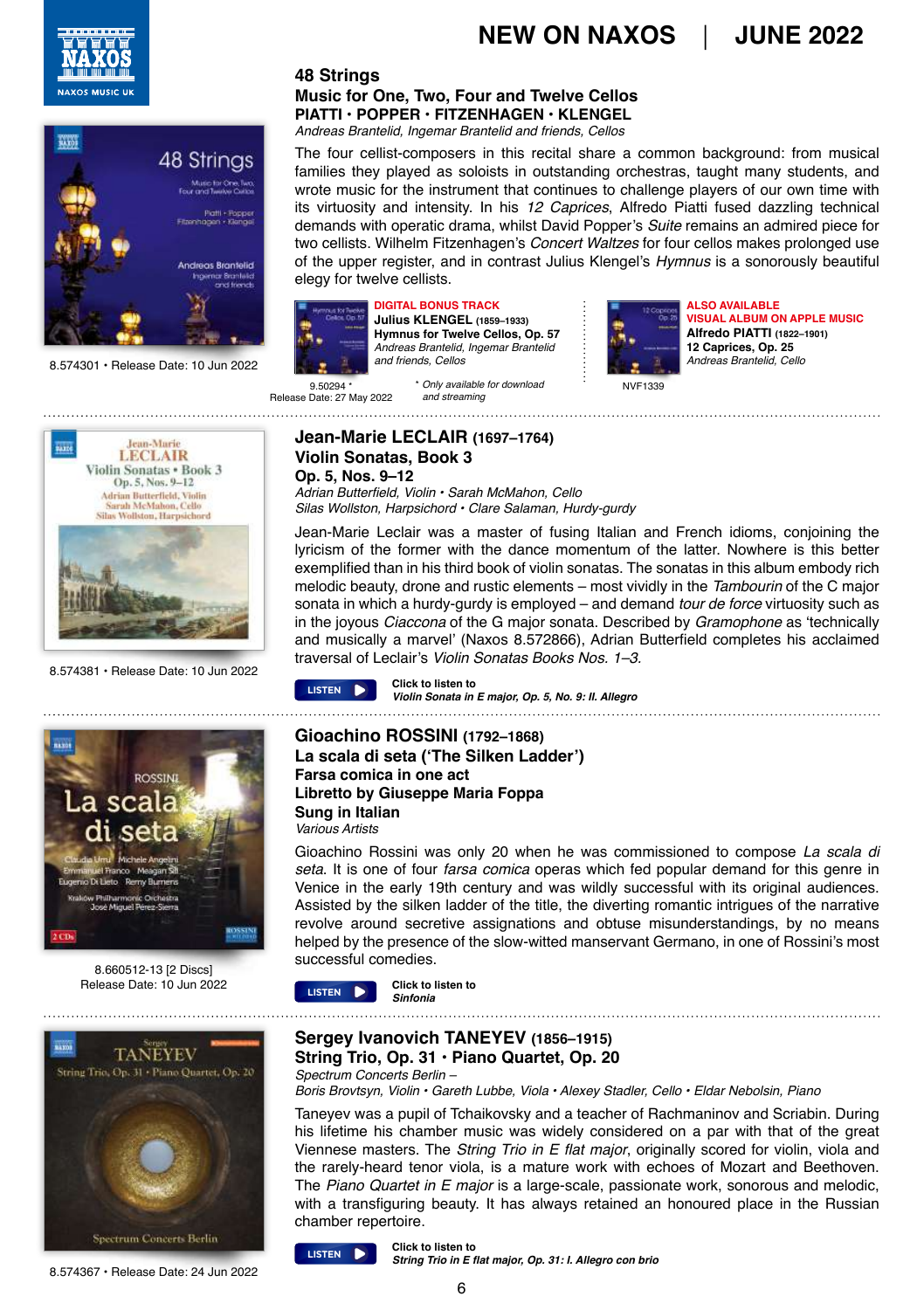



8.574385 • Release Date: 24 Jun 2022



8.555503 • Release Date: 10 Jun 2022



8.570621 • Release Date: 10 Jun 2022



8.574373 • Release Date: 10 Jun 2022

### **Franz Joseph HAYDN (1732–1809) Piano Trios, Vol. 7**

**Nos. 16, 19, 35, 37 and 41** Oberlin Trio – *David Bowlin, Violin • Dmitry Kouzov, Cello • Haewon Song, Piano*

Much of Joseph Haydn's musical life was spent in service at the palace of Eszterháza on the Hungarian plains, a complex of buildings to rival Versailles in magnificence. Haydn's reputation abroad was, however, already considerable by 1790, and he was invited to travel to London where the delightfully lively and at times brilliantly virtuosic trios Hob.XV:16 and *19* were published. Further trios from the 1760s express music of sheer joy, all performed here by the acclaimed Oberlin Trio.



**Click to listen to Prime Trio in D major, Hob.XV:16: I. Allegro Piano Trio in D major. Hob.XV:16: I. Allegro** 

#### **Sigismond THALBERG (1812–1871) Fantasies on Operas by Verdi, Rossini and Bellini** *Francesco Nicolosi, Piano*

A student of Hummel, Sigismond Thalberg was one of the great virtuoso pianist-composers of the 19th century, who enjoyed a celebrated rivalry with Liszt that was largely fomented by the press. Thalberg's influence on fellow pianists was enormous and his operatic paraphrases and fantasies, designed for his own use in concert performances, proved exceptionally popular. Even Liszt himself performed several of them. Berlioz praised Thalberg as the creator of 'a new art' and the thrilling examples here, taking the bestknown themes from great Italian operas, reveal bravura embellishments and ingenious elaborations.



**Click to listen to EXECUTER** Click to listen to<br>Souvenir de Un ballo in maschera, Op. 81 

#### **Tan DUN (b. 1957) Eight Memories in Watercolor C-A-G-E- (In Memory of John Cage) Film Music Sonata • Traces • The Fire • Blue Orchid** *Ralph van Raat, Piano*

Tan Dun's originality has been reflected in worldwide recognition of his music, which draws on both Chinese and Western musical languages. The *Eight Memories in Watercolor* are deft painterly reflections, while in *Traces* he balances sound with silence in this evocation of nature. The vibrant drama of *Blue Orchid* incorporates the opening motif of Beethoven's Diabelli Variations. In *Film Music Sonata*, which here receives its first recording on general release, Tan Dun draws on his score for the film *The Banquet*. The kaleidoscopic *C-A-G-E-*, strikingly Chinese in sound, is a tribute to his teacher and spiritual compass, John Cage. *The Fire*, written for Ralph van Raat, contains some of Tan Dun's most virtuosic and dramatic piano writing.



**Click to listen to EXAMPLE CRICK TO LISTER 10**<br>*Eight Memories in Watercolor: No. 6. Ancient Burial* 

**Fernando LOPES-GRAÇA (1906–1994) Divertimento • Sinfonieta Cinco Velhos Romances Portugueses • Quatro Invenções**

*Portuguese Symphony Orchestra • Bruno Borralhinho*

Fernando Lopes-Graça was one of Portugal's greatest composers of the 20th century, whose artistic credo was the binding together of the folk music of his native country with modern techniques to create an alternative and original national identity. With its constantly shifting tonal context the *Divertimento* perfectly captures Lopes-Graça's inimitable style, which is further enriched in the concisely constructed *Sinfonieta* by his admiration for Haydn. The moving, even tragic *Cinco Velhos Romances Portugueses* are based on traditional ballads while the challenging *Quatro Invenções*, in the composer's words, explore 'essentially atonal dramatic expressionism'.



**Click to listen to Divertimento, Op. 107: I. Entrada**